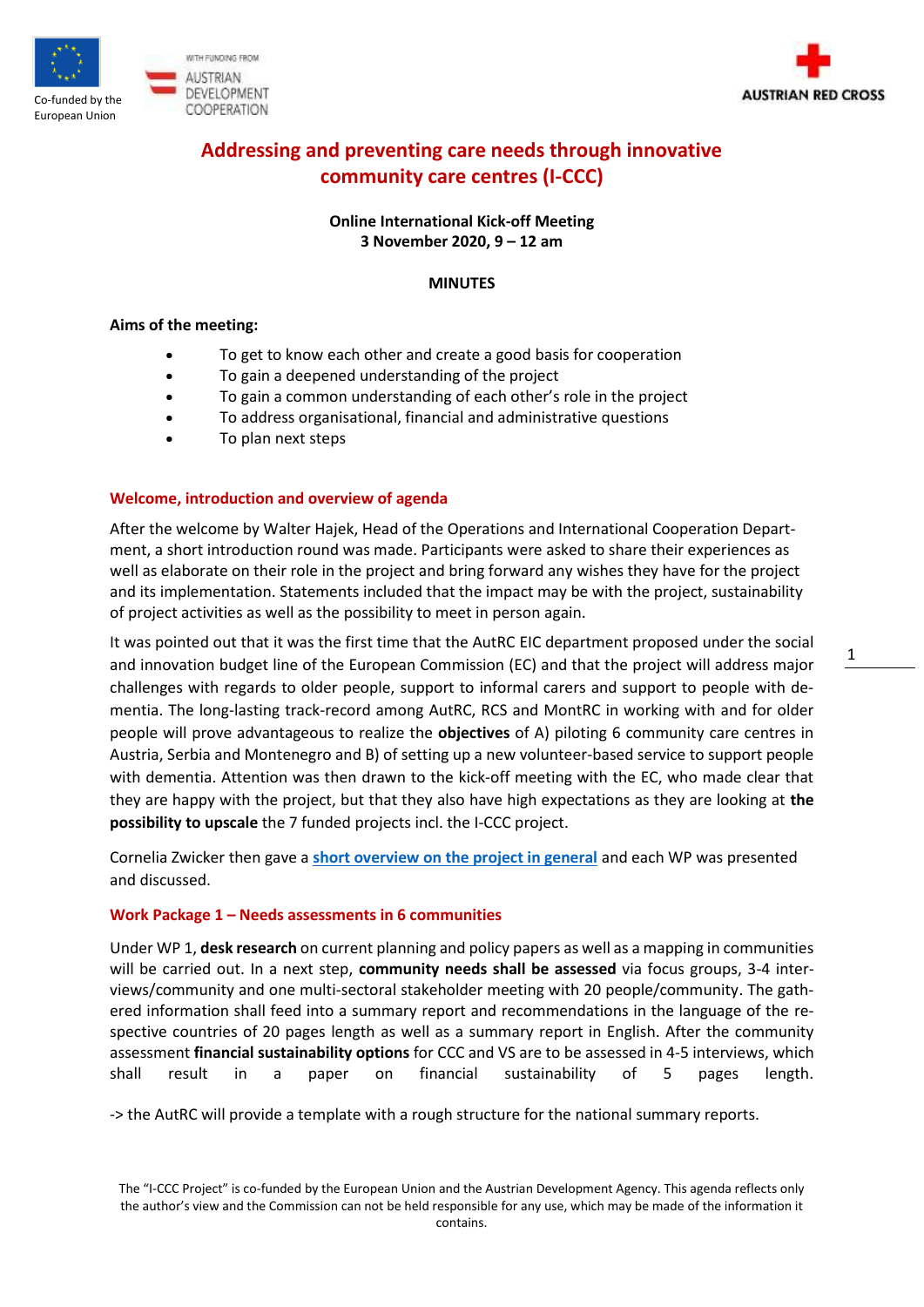





# **Work Package 2 – Piloting CCCs**

Local RC branches with support of partners will establish the CCC structures **developing a concept** for each CCC and the definitions of the services to be provided. In a next step, they will **pilot the CCCs** and develop and adapt the **training toolbox for informal carers**. With regards to the AutRC there is a lot of material already available which will be updated. As to the MontRC the training material will be translated and printed in national language. The RCS, on the other hand, will first develop this training material first and conduct a TOT for MontRC. It will then translate the training material and print it in national language.

 $\rightarrow$  The question was raised by the health and social services staff of the AutRC, whether it is possible to ask the EC/DG Employment if we can change the budget line dedicated to print material to online training as the AutRC has been working on online training due to the COVID-19 situation. It was stipulated by the project coordinator that there is no ceiling of a percentage for budget shifts with regards to this project, so project partners are quite flexible. **However, any changes to be made will need to be communicated to Cornelia beforehand** as the EC will need to be informed about major changes.

**Multi-sectoral cooperation and networking** will be assured through the conduction of regular cooperation meetings and **a conference on best practices**\* shall take place in Sutomore with 3 PM.

\*It was brought forward by the health and social department of the AutRC that activity 2.5. focuses specifically on best practices and innovation in **supporting informal carers.**

# **Work Package 3 – Piloting volunteer-based services for people with dementia**

The project partners will **develop and establish new volunteer-based services** and train the volunteers and informal carers accordingly. For this purpose, volunteer coordinators shall be selected and designated. In Austria, 45 volunteers/community shall be trained within 2 years, while in Montengro and Serbia 20 volunteers/community will receive the training. The training itself varies among the countries: In Austria 3 groups of 15 volunteers each/community will receive a 7-day training within a period of 6 weeks, while in Montenegro two 3-day trainings/community with 20 participants each and in Serbia two 1-day trainings with 20 participants each – joint training with volunteers, staff and informal carers – will be carried out.

After the trainings, **volunteer visits** to people with dementia shall be piloted: in Austria it is envisaged that 30 volunteers/community will provide services to approx. 30 people/community. A selected volunteer coordinator will be in charge of conducting monthly meetings with all volunteers. In Montenegro and Serbia 20 volunteers/community will visit 20 clients once a week.

**A technology-based cognitive training tool** for people with dementia shall be used and be tested in six communities. The tool will be adapted and translated for application in Montenegro and Serbia followed by a ToT in Belgrade and Podgorica for 3-5 persons from each CCC. Leaflets shall be developed in order to attract interested persons. The tool will be tested with 60 people in Austria and with 30 people each in Montenegro and Serbia for a period of 12 months.

An **evaluation** shall be carried out before and after the intervention using the mini-mental state questionnaire and the general depression scale.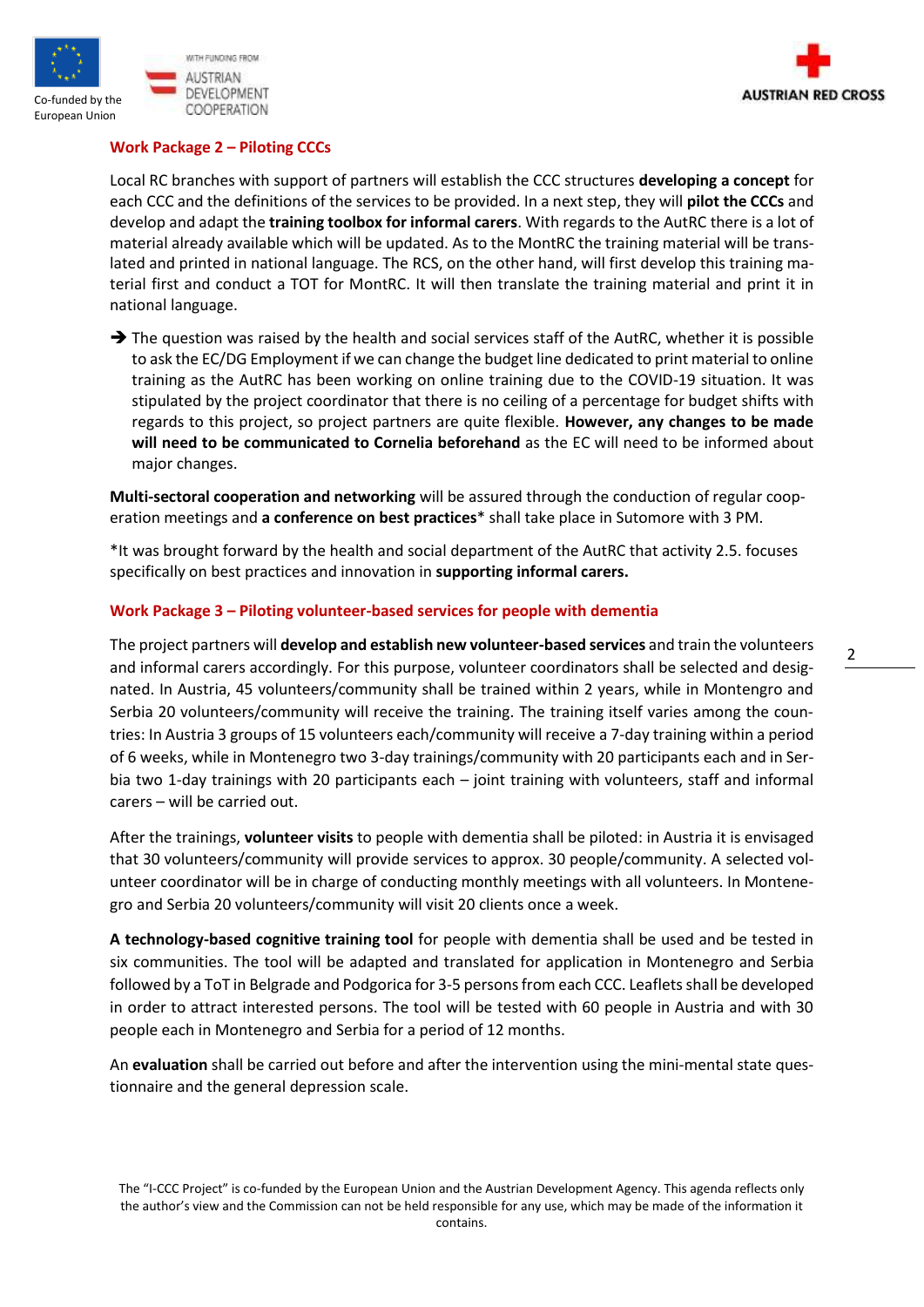





## **Overview of Evaluation Concept - Work Package 4: Evaluation**

Christian Grünhaus from the University of Economic, Competence Center for Nonprofit Organisations gave an [overview on the evaluation work package](https://roteskreuzat.sharepoint.com/:b:/s/oerk/ic/ERcx5ub6TNdOncTfu3NRt8wBLf80IufrpycKbYOCPeQVWA?e=wetpCD)**.** It shall be developed based on the stakeholderbased hypothetical impact model including both outcome and process evaluation. Once the plan is established, an **impact evaluation** of CCCs and volunteer-based services and a **process evaluation** resulting in a mid-term and final report shall be carried out under the lead of the NPO Competence Centre with support of experts in Montenegro and Serbia. The process evaluation aims to support quality assurance and the project coordination in addressing risks for reaching the goals. It will use methods such as semi-structured interviews and reports on results of parnter meetings. The impact evaluation sets out to measure the impact of the project on the community level feeding into policy recommendations for national policy reform in LTC. Based on the impact toolbox it will use methods such as semistructured interviews, WHOQol BREF for Quality of Life, MMSE and GDS assessment data.

 $\rightarrow$  A draft of the monitoring and evaluation plan will be developed by the NPO institute pretty soon, which shall be followed by a **workshop in Austria** already at the beginning of December 2020. The plan is to also hold a joint or bilateral **workshop(s) with RCS and MontRC**. AutRC will get in touch with partners for a possible date in January/February 2021.

#### **How we will work together - Work package 6: Project Management**

#### Cornelia gave [a presentation on main aspects](https://roteskreuzat.sharepoint.com/:p:/s/oerk/ic/EcTNA8ziA69MoXtvfu5voNQBkVl4plpkP2Bp-3PMWXpSYA?e=N9SJyX) of how we will work together.

**A management structure** was set up and **partner agreements** have been drafted. As soon as the partner agreement is signed, we can transfer the first money tranche. We are still waiting for the EC to sign the contract so we can proceed with the ADA agreement and finish the partner agreements with RCS and MontRC as well as with policy partners. The agreements with the NPO Institute, GÖG and the branches are already quite developed, and they should receive a draft within the next two weeks, which can then be finalized.

#### **Communication**

**Monthly skype meetings** and bilateral skype meetings will be conducted, bi-lateral Skype and phone calls as needed. National project coordinators and policy partners are expected to participate in the monthly Skype Meetings as well we in the 5 partner meetings. The national coordinators will be responsible to plan and monitor the project with the policy partner and other relevant staff and stakeholders on national/regional/local level.

On [Sharepoint,](https://roteskreuzat.sharepoint.com/:f:/s/oerk/ic/EjyGRkXobypGuAUq2A9kbSQB4ocEpDpyu0dzn3db6UgcSg?e=JwgWRN) a repository of files and documents is available in the ICCC-folder that is regularly updated (also see the annex for an overview).



Partner meetings**:**

- 2 partner meeting: Belgrade, June 2021
- 3 partner meeting: Sutomore, June 2022 together with the international conference
- 4 partner meeting: Hartberg in Styria/Austria, January 2023
- 5 partner meeting: Belgrade, September 2023 together with the final conference

Dates will be sent via Doodle survey for the 2 and 3 partner meeting.

The "I-CCC Project" is co-funded by the European Union and the Austrian Development Agency. This agenda reflects only the author's view and the Commission can not be held responsible for any use, which may be made of the information it contains.

3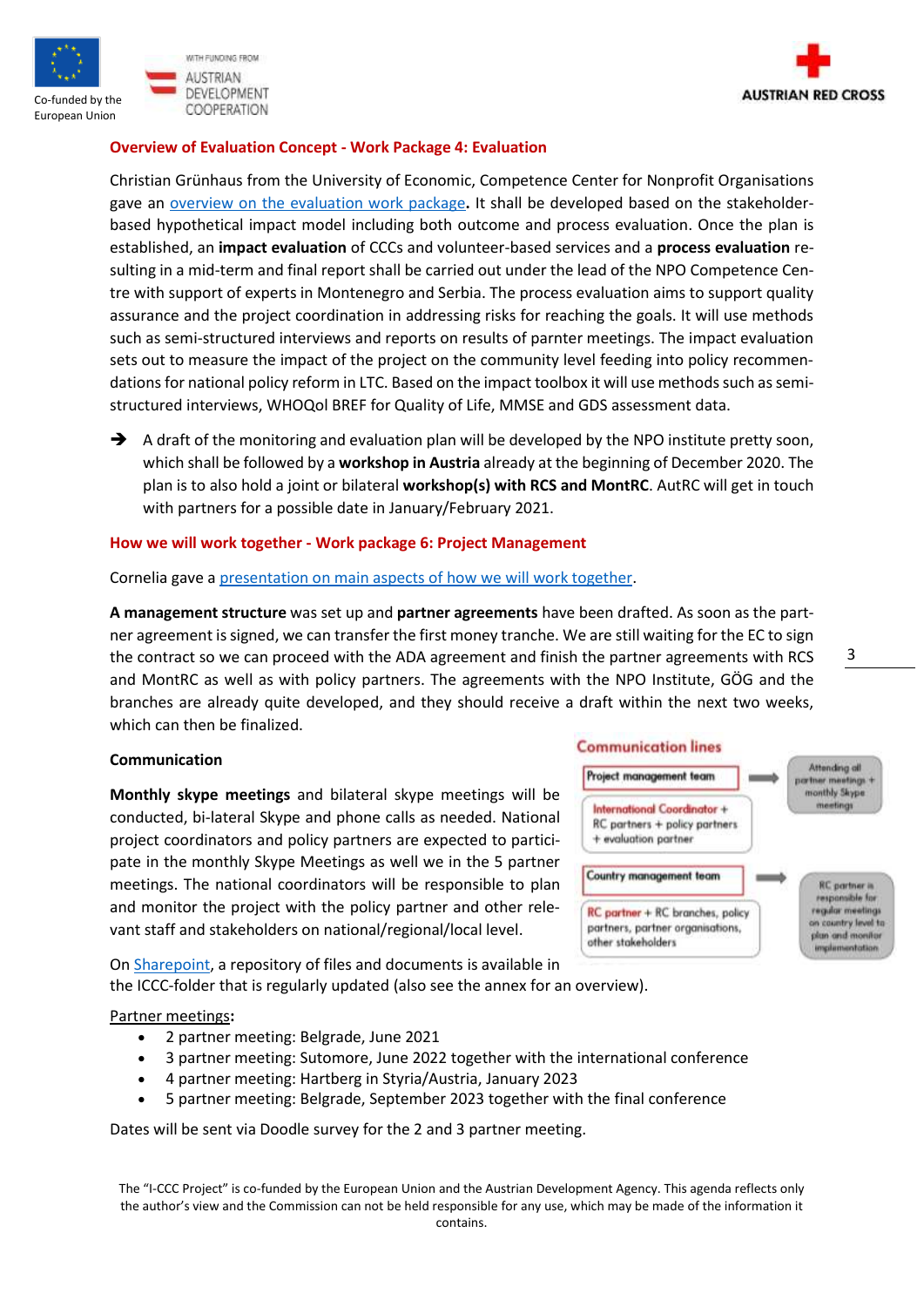



## **Dissemination and Visibility (WP 5.5)**

The project coordinator will develop an overall **dissemination plan**, while the **RC partners together with their policy partners and branches will develop a national dissemination plan** for the purpose of having results regularly disseminated.

A **project website** shall be created – Cornelia has established [a whiteboard, where ideas on the project](https://miro.com/app/board/o9J_kg9XKpQ=/)  [website can be added.](https://miro.com/app/board/o9J_kg9XKpQ=/) Please do add your ideas after your national kick-off meeting, when you had time to discuss it on national level. Please also put a link on your respective country websites to link to the general project website. The project website will be in English and will serve to disseminate project results and reports – the target groups will be national and international interested persons and stakeholders (it will not serve to provide information for CCC customers – the promotion of CCCs and information about opening hours etc. will need to be provided via the website and other channels of the regional RC branches and through leaflets, posters etc.)

Most importantly also, please make sure you put the **EU Logo and disclaimer** on all project products and documents. -> **For Austria**, please be mindful that you do NOT use the ADA Logo for activities in Austria, since ADA only finances activities in Montenegro and Serbia.



#### **Disclaimer:**

*The "I-CCC Project" is co-funded by the European Union. This xxx reflects only the author's view and the Commission can not be held responsible for any use, which may be made of the information it contains.*

**-> Please see the [visibility guidelines](https://roteskreuzat.sharepoint.com/:w:/s/oerk/ic/EaOBQPF04rpBk2wOK8T4jrwBPNXzolmnSKwOEej0uESITw?e=1Of2gL) for further details and specifications.** 

#### **Dissemination list**

With regards to the **[dissemination list](https://roteskreuzat.sharepoint.com/:x:/s/oerk/ic/EckytEpUZmVOiXxPueBfAQEBq0dzmA1TqWp6uHtmNGFePQ?e=KdFqMV)**, please bear in mind that we need to differentiate between women and men. The dissemination shall include any events (e.g. conferences, round tables, meetings, etc.) or any other information or documents (e.g. newsletters, articles, …) in which the project results are being disseminated/presented/stated.

The NPO Institute raised the question, whether partners will receive reminders from the project coordinators with regards to deadline on dissemination activities. With regards to the overall dissemination strategy, there will be reminders from the project coordinators, but for country-specific items reminders would be the responsibility of the national coordinators.

-> The NPO Institute together with the int. project coordinator will come up with **a separate tool to monitor and collect figures of project activities carried out** (e.g. number of informal carers reached through activity xy, number of trainings carried out etc.)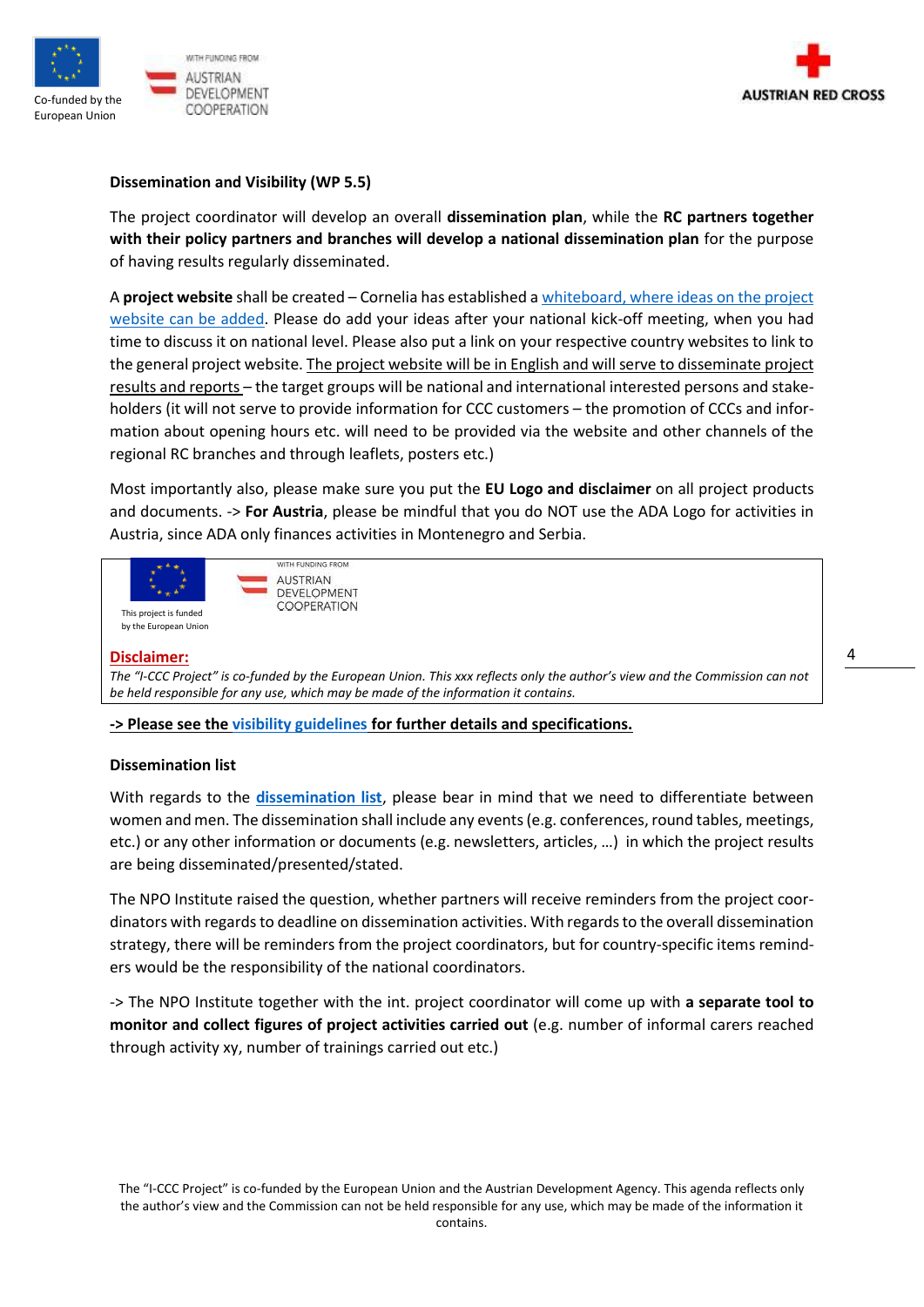



# Overview on next steps

| What                                                                                           | Who                                         | <b>Until when</b>               |
|------------------------------------------------------------------------------------------------|---------------------------------------------|---------------------------------|
| Send minutes of on-line partner meeting                                                        | Cornelia & Anna                             | 12 November v                   |
| Put documents and templates on sharepoint                                                      | Cornelia & Anna                             | 12 November v                   |
| Finalization of partner agreements                                                             | Cornelia & Anna                             | End November/Beg. Dec           |
| Develop a detailed overall project dissemination<br>plan                                       | Cornelia & Anna                             | <b>End of November</b>          |
| Collect quotes and develop draft outline for<br>project website                                | Cornelia & Anna with<br>input from partners | Mid December                    |
| Set a date for financial on-line meeting                                                       | Claudia, Cornelia                           | Beginning of Dec.               |
| Set date for 1. Project Skype Meeting                                                          | All partners                                | 9/10 Dec. 2-3pm                 |
| <b>Conduct national partner meetings and detailed</b><br>time planning for national activities | <b>RC</b> Partners + policy<br>partners     | End of November                 |
| <b>Conduct desk research and mapping</b>                                                       | RC partners + policy<br>partners            | November 2020 -<br>January 2021 |
| First draft of impact model available                                                          | NPO institute                               | Mid December                    |
| Develop a national dissemination plan                                                          | <b>RC</b> partners                          | Mid/end December                |
| Submit first narrative and financial report                                                    | All partners                                | 15 February 2021                |

A **separate skype meeting with the finance persons and project coordinators on administrative and financial issue**s shall be held in the beginning of December 2020. During this meeting, the specific admin and finance requirements and reporting processes will be presented and discussed. The project coordinator will send out a Doodle poll so that everyone can indicate their availability.

Please also make sure to hand in your **quarterly financial and narrative reports**. The first one is due on **15 February 2021**. The project coordinator will prepare the templates that will also be discussed during the Skype meeting on finance/admin issues.

Minutes Anna Scheithauer and Cornelia Zwicker 12 November 2020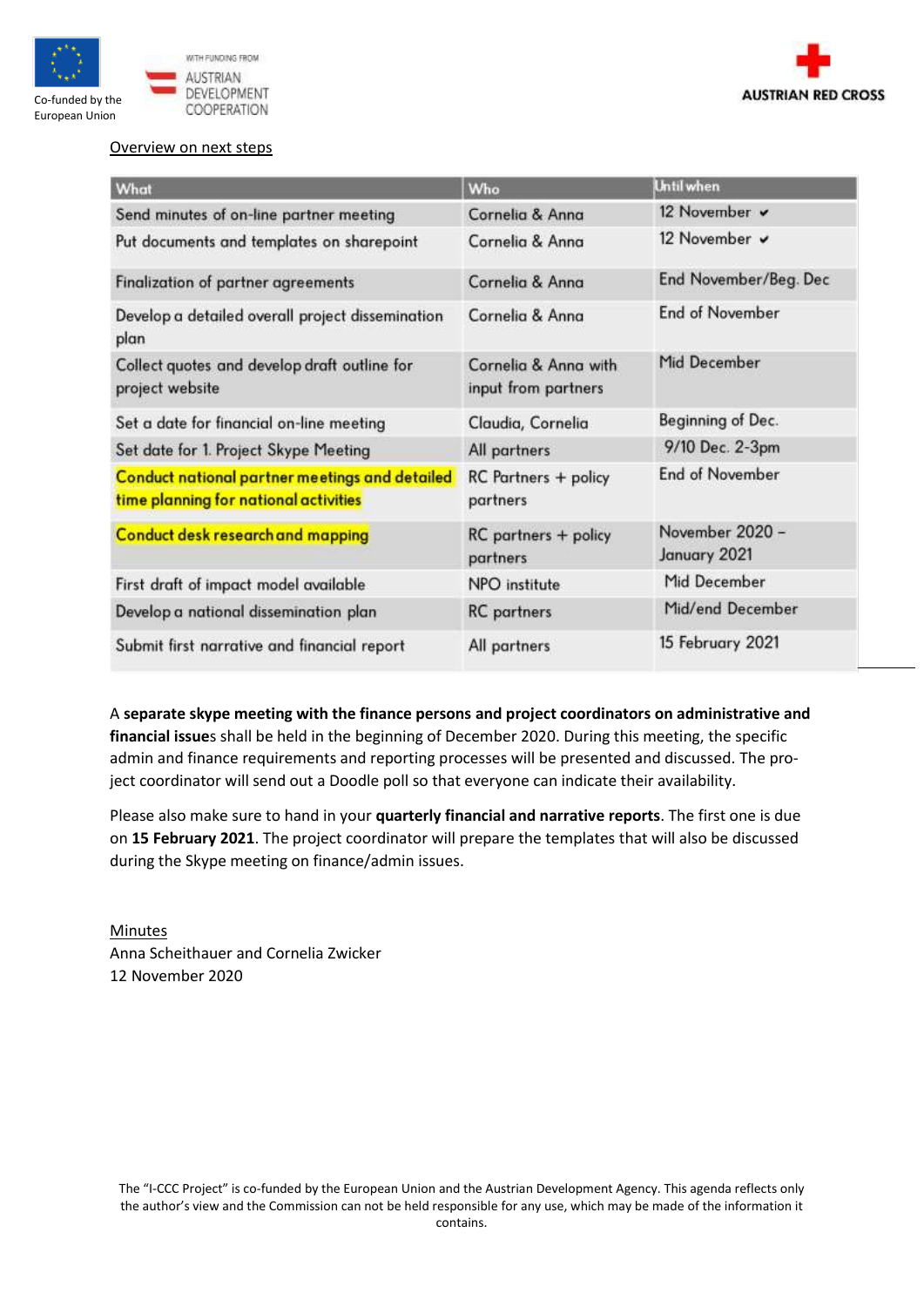



# **Annex:**

Important project documents can be found in th[e shared project folder on Sharepoint](https://roteskreuzat.sharepoint.com/:f:/s/oerk/ic/EjyGRkXobypGuAUq2A9kbSQB4ocEpDpyu0dzn3db6UgcSg?e=EiZ6Wi) that will be regularly updated and extended.

[Documents and templates from the Int. Kick-off Meeting](https://roteskreuzat.sharepoint.com/:f:/s/oerk/ic/EinDFB2c2vlOumbRbjXlWAkBN3hGu9Sg-fLtBluAAwxTkA?e=ABuA3d) uploaded are:

- Presentation on project and how will we work together
- Evaluation presentation
- Agenda of Kick-off Meeting
- Visibility guidelines

# **Templates**

- Timesheets template that should be used for the I-CCC Project from all project staff
- Dissemination list
- Monitoring template
- Project leaflet